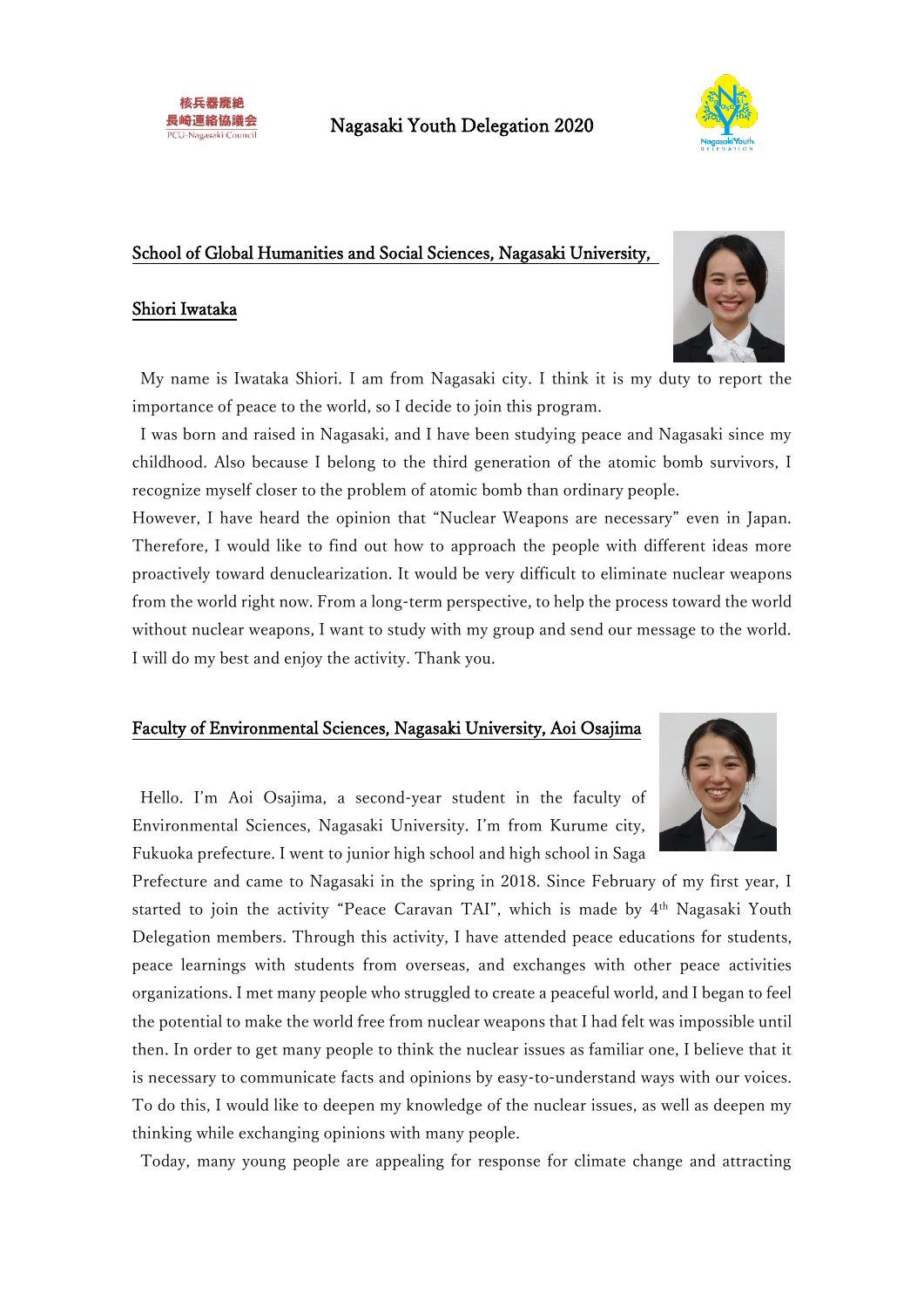

### Nagasaki Youth Delegation 2020



attentions from all over the world. I want to attract these attentions to the nuclear issues, so I will learn and disseminate about nuclear issues from various approaches, including environmental science, which is my major. I'll do my best. Thank you.

### School of Engineering, Nagasaki University, Kazuki Kawamura

My name is Kazuki Kawamura, I am studying electrical engineering in Nagasaki University. I was born in Aichi and I came to Nagasaki when I entered this university. When I was a middle school student, I lived in U.S.

and I realized that many people believe it is right to maintain or use nuclear weapons. I was really surprised and shocked to know, so I started to think how to tell what happened in Nagasaki and Hiroshima and what I can do toward nuclear weapon free world.

It is said that around 14,000 nuclear weapons exist in the world right now. All nuclear weapons are controlled by computers, so they have risk to be exploded by computer accidents or human errors. That means, there are no safe places as long as nuclear weapons exist. By joining Nagasaki Youth Delegation, I would like to tell threats of nuclear weapons from scientific viewpoints and inspire many people to think more about extinction of nuclear weapons.

# School of Global Humanities and Social Sciences, Nagasaki University,

#### Sunao Takami

My name is Sunao Takami and I am working as Nagasaki Youth Delegation 8<sup>th</sup>, continuing from the 7<sup>th</sup>. I am from Tochigi prefecture which is little close to Tokyo. In March 11<sup>th</sup>, 2011, the nuclear power plants exploded in Fukushima which is the neighbor prefecture. The fear that I felt from the incident made me



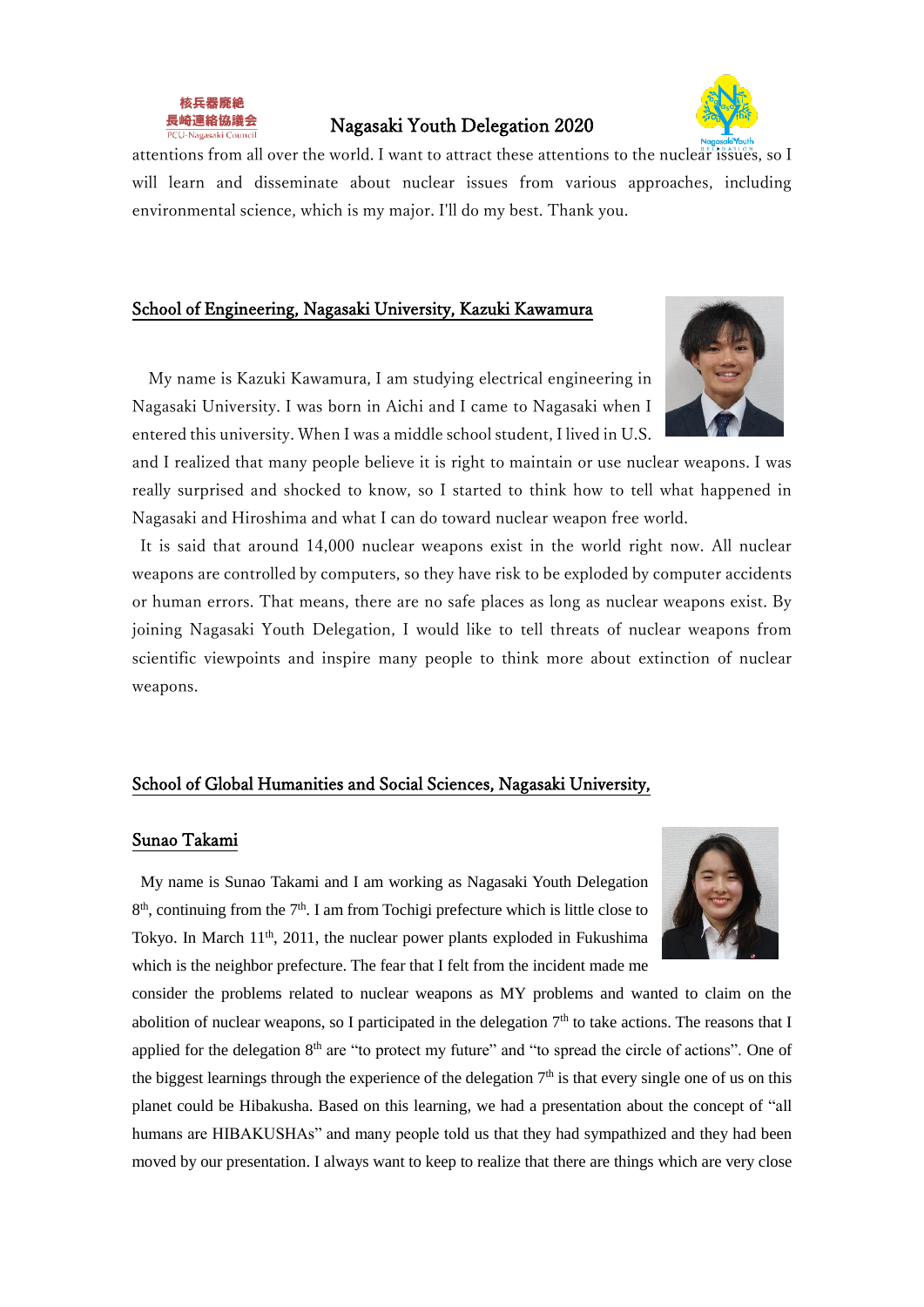

### Nagasaki Youth Delegation 2020



and can destroy our lives and I want to protect this consciousness inside of myself. Moreover, everyone in this world has the rights to feel scared of the fact that we are the ones who live with nuclear weapons and we have the rights to speak up and take actions for that. The 2020 review conference of NPT that the delegation  $8<sup>th</sup>$  is going to participate in is held once in five years. I want to care about meeting people from all over the countries who have the similar ambitious with us and want to spread the circle or range of actions and the consciousness. I will do my best.

### University of Nagasaki Honoka Taniguchi

Hello everyone. I'm Honoka Taniguchi. I'm from Isahaya city in Nagasaki prefecture and I'm studying at Department of Global and Media Studies at University of Nagasaki now.



When I took part in a social gathering with Chinese students this summer, I had a chance to hear about the activities of the Nagasaki Youth Delegation. I could learn about the power of nucleus and situation of nuclear weapons in the world and realized to be exposed the danger on nucleus even if we live a peaceful life.

However, I felt that the war is an event of the distant past, although I've grown in the Nagasaki prefecture. And I thought there are quite a few people who live without any sense of crisis the same as me.

Then I started to consider knowing about nuclear weapons or war is understanding current situation, not learning about only history. We shouldn't forget the importance of nuclear abolition to build a peaceful and safe world. I can do something to abolish nuclear weapons that's why I live in the society that develop technology and international communication. I live in Nagasaki. And I want to be mixed up many people and improve myself through the activities of the Nagasaki Youth Delegation. Thank you.

### School of Global Humanities and Social Sciences, Nagasaki

### University, Kaede Nakamura



Hello, everyone. I am Kaede Nakamura and a freshman at the School

of Humanities and Social Sciences in Nagasaki University. When I was an elementary school student, I visited Hiroshima Peace Memorial Museum. I cannot forget that the big shock